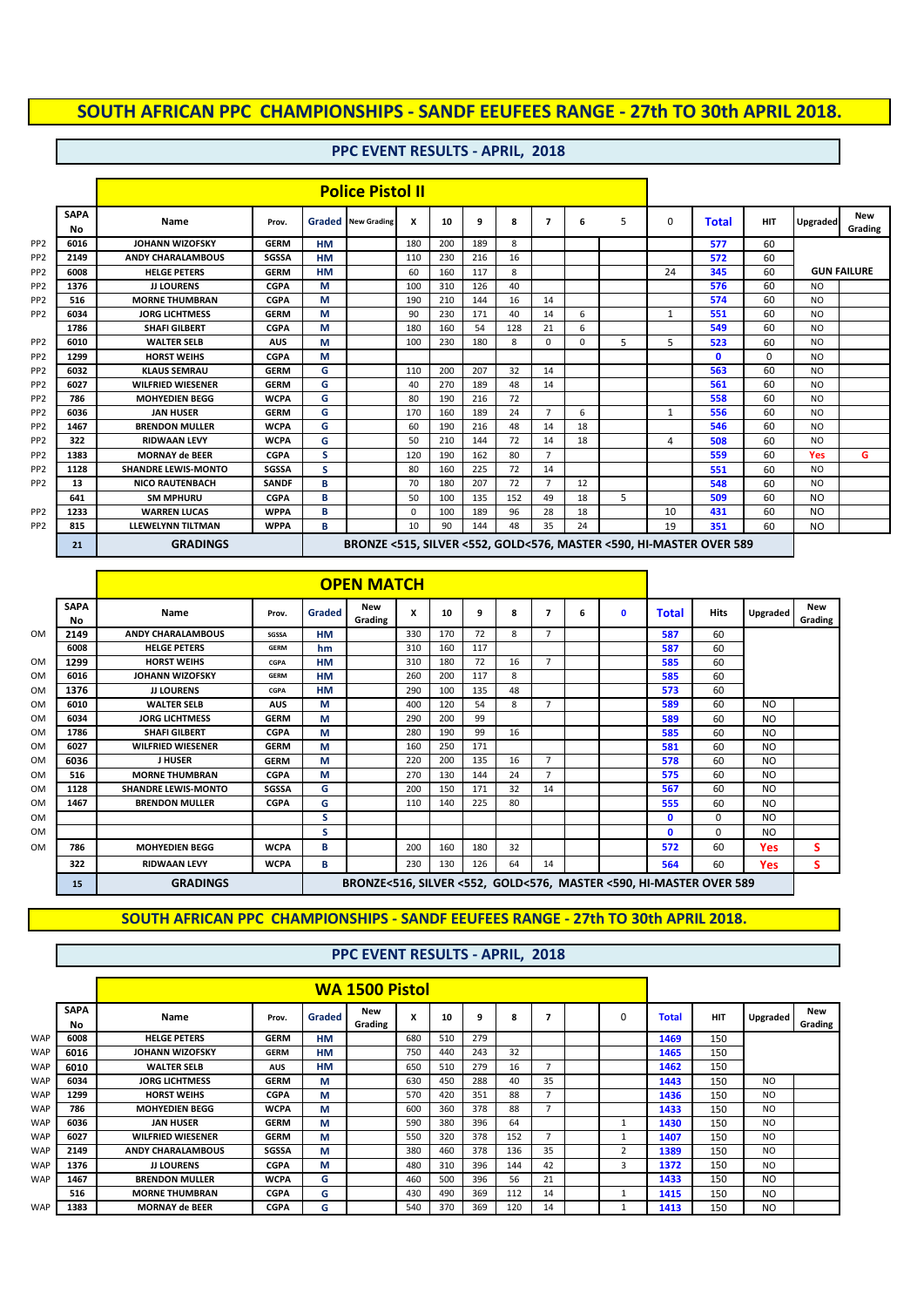| <b>WAP</b> | 1966 | JC du TOIT                 | <b>GNPA</b>  | G | 490 | 310 | 477 | 112 | 21  |    | 1410                                                                     | 150 | N <sub>O</sub> |   |
|------------|------|----------------------------|--------------|---|-----|-----|-----|-----|-----|----|--------------------------------------------------------------------------|-----|----------------|---|
| <b>WAP</b> | 1128 | <b>SHANDRE LEWIS-MONTO</b> | <b>SGSSA</b> | G | 350 | 510 | 396 | 144 |     |    | 1407                                                                     | 150 | N <sub>O</sub> |   |
| <b>WAP</b> | 1786 | <b>SHAFI GILBERT</b>       | <b>CGPA</b>  | G | 540 | 350 | 387 | 88  | 14  |    | 1379                                                                     | 150 | N <sub>O</sub> |   |
| <b>WAP</b> | 6032 | <b>KLAUS SEMRAU</b>        | <b>GERM</b>  | G | 390 | 250 | 423 | 168 | 56  | 10 | 1287                                                                     | 150 | N <sub>O</sub> |   |
| <b>WAP</b> | 322  | <b>RIDWAAN LEVY</b>        | <b>WCPA</b>  | S | 490 | 360 | 441 | 80  | 28  |    | 1399                                                                     | 150 | Yes            | G |
| <b>WAP</b> |      |                            |              | s |     |     |     |     |     |    |                                                                          | 0   | N <sub>O</sub> |   |
| <b>WAP</b> | 13   | <b>NICO RAUTENBACH</b>     | <b>SANDF</b> | в | 180 | 320 | 459 | 232 | 49  | 13 | 1240                                                                     | 150 | N <sub>O</sub> |   |
| <b>WAP</b> | 1809 | <b>ELSJE SWART</b>         | <b>SAPS</b>  | B | 190 | 290 | 468 | 168 | 105 | 14 | 1221                                                                     | 150 | N <sub>O</sub> |   |
|            | 1569 | <b>KARL SANDER</b>         | <b>KZN</b>   | в | 310 | 270 | 360 | 152 | 84  | 21 | 1176                                                                     | 150 | N <sub>O</sub> |   |
| <b>WAP</b> | 1051 | <b>RUDI BERRANGE</b>       | <b>SAPS</b>  | в | 190 | 250 | 333 | 208 | 161 | 20 | 1142                                                                     | 150 | N <sub>O</sub> |   |
| <b>WAP</b> | 1268 | <b>DAVE STEYN</b>          | <b>SAPS</b>  | в | 170 | 330 | 243 | 272 | 84  | 27 | 1099                                                                     | 150 | N <sub>O</sub> |   |
| <b>WAP</b> | 1281 | <b>NEVILLE ARNESEN</b>     | <b>SANDF</b> | в | 220 | 260 | 306 | 200 | 84  | 31 | 1070                                                                     | 150 | N <sub>O</sub> |   |
| <b>WAP</b> | 1314 | <b>DAVE BIGGS</b>          | <b>SAPS</b>  | в | 90  | 220 | 234 | 208 | 140 | 47 | 892                                                                      | 150 | N <sub>O</sub> |   |
|            | 25   | <b>GRADINGS</b>            |              |   |     |     |     |     |     |    | BRONZE <1290, SILVER <1380, GOLD<1440, MASTER <1476, HI-MASTER OVER 1475 |     |                |   |

|            |                   |                            |              |           | <b>1500 Revolver</b> |     |     |     |     |                |                |              |                                                                          |                    |                         |
|------------|-------------------|----------------------------|--------------|-----------|----------------------|-----|-----|-----|-----|----------------|----------------|--------------|--------------------------------------------------------------------------|--------------------|-------------------------|
|            | <b>SAPA</b><br>No | Name                       | Prov.        | Graded    | New<br>Grading       | x   | 10  | 9   | 8   | 7              | 0              | <b>Total</b> | <b>HIT</b>                                                               | Upgraded           | <b>New</b><br>Grading ! |
| WAR        | 6016              | <b>JOHANN WIZOFSKY</b>     | <b>GERM</b>  | <b>HM</b> |                      | 790 | 380 | 252 | 40  |                |                | 1462         | 150                                                                      |                    |                         |
| <b>WAR</b> | 6008              | <b>HELGE PETERS</b>        | <b>GERM</b>  | <b>HM</b> |                      | 710 | 450 | 270 | 32  |                |                | 1462         | 150                                                                      |                    |                         |
| <b>WAR</b> | 6034              | <b>JORG LICHTMESS</b>      | <b>GERM</b>  | M         |                      | 770 | 400 | 279 | 16  | 0              |                | 1465         | 150                                                                      | <b>NO</b>          |                         |
| <b>WAR</b> | 786               | <b>MOHYEDIEN BEGG</b>      | <b>WCPA</b>  | M         |                      | 700 | 440 | 270 | 48  |                |                | 1458         | 150                                                                      | N <sub>O</sub>     |                         |
| WAR        | 2149              | <b>ANDY CHARALAMBOUS</b>   | <b>SGSSA</b> | M         |                      | 690 | 420 | 306 | 40  |                |                | 1456         | 150                                                                      | N <sub>O</sub>     |                         |
| WAR        | 6036              | <b>JAN HUSER</b>           | <b>GERM</b>  | M         |                      | 750 | 350 | 288 | 56  | $\overline{7}$ |                | 1451         | 150                                                                      | N <sub>O</sub>     |                         |
| <b>WAR</b> | 516               | <b>MORNE THUMBRAN</b>      | <b>CGPA</b>  | M         |                      | 660 | 420 | 288 | 72  | 7              |                | 1447         | 150                                                                      | N <sub>O</sub>     |                         |
| <b>WAR</b> | 1376              | <b>JJ LOURENS</b>          | <b>CGPA</b>  | M         |                      | 660 | 340 | 324 | 96  | 14             |                | 1434         | 150                                                                      | N <sub>O</sub>     |                         |
| WAR        | 1467              | <b>BRENDON MULLER</b>      | <b>WCPA</b>  | M         |                      | 590 | 450 | 324 | 56  | 14             |                | 1434         | 150                                                                      | N <sub>O</sub>     |                         |
| <b>WAR</b> | 6027              | <b>WILFRIED WIESENER</b>   | <b>GERM</b>  | M         |                      | 450 | 420 | 468 | 64  | 21             |                | 1423         | 150                                                                      | N <sub>O</sub>     |                         |
| <b>WAR</b> | 1786              | <b>SHAFI GILBERT</b>       | <b>CGPA</b>  | M         |                      |     |     |     |     |                |                | 0            | 0                                                                        | D/Q                |                         |
| <b>WAR</b> | 6032              | <b>KLAUS SEMRAU</b>        | <b>GERM</b>  | G         |                      | 480 | 390 | 432 | 104 | $\overline{7}$ |                | 1413         | 150                                                                      | N <sub>O</sub>     |                         |
| <b>WAR</b> | 1128              | <b>SHANDRE LEWIS-MONTO</b> | <b>SGSSA</b> | G         |                      | 380 | 450 | 405 | 120 | 35             | $\overline{2}$ | 1390         | 150                                                                      | N <sub>O</sub>     |                         |
| <b>WAR</b> | 322               | <b>RIDWAAN LEVY</b>        | <b>WCPA</b>  | G         |                      | 400 | 380 | 459 | 120 | 28             | $\overline{2}$ | 1387         | 150                                                                      | N <sub>O</sub>     |                         |
| <b>WAR</b> | 13                | <b>NICO RAUTENBACH</b>     | <b>SANDF</b> | G         |                      |     |     |     |     |                |                | 0            | $\Omega$                                                                 | <b>GUN FAILURE</b> |                         |
| <b>WAR</b> |                   |                            |              | S         |                      |     |     |     |     |                |                | 0            | 0                                                                        | N <sub>O</sub>     |                         |
| <b>WAR</b> |                   |                            |              | s         |                      |     |     |     |     |                |                | O.           | 0                                                                        | N <sub>O</sub>     |                         |
| <b>WAR</b> | 1233              | <b>WARREN LUCAS</b>        | <b>WPPA</b>  | в         |                      | 150 | 250 | 387 | 328 | 105            | 11             | 1220         | 150                                                                      | N <sub>O</sub>     |                         |
| <b>WAR</b> | 2144              | <b>PETER J SMITH</b>       | <b>CGPA</b>  | В         |                      |     |     |     |     |                |                | 0            | 0                                                                        | N <sub>O</sub>     |                         |
|            | 17                | <b>GRADINGS</b>            |              |           |                      |     |     |     |     |                |                |              | BRONZE <1290, SILVER <1380, GOLD<1440, MASTER <1476, HI-MASTER OVER 1475 |                    |                         |

#### **PPC EVENT RESULTS - APRIL, 2018**

|                          |                        |              |           | <b>Distinguished REVOLVER</b>                                       |     |     |     |    |                |   |                |              |            |                |                         |
|--------------------------|------------------------|--------------|-----------|---------------------------------------------------------------------|-----|-----|-----|----|----------------|---|----------------|--------------|------------|----------------|-------------------------|
| <b>SAPA</b><br><b>No</b> | Name                   | Prov.        | Graded    | New<br>Grading                                                      | X   | 10  | 9   | 8  | 7              | 6 | $\Omega$       | <b>Total</b> | <b>HIT</b> | Upgraded       | <b>New</b><br>Grading ! |
|                          |                        |              | <b>HM</b> |                                                                     |     |     |     |    |                |   |                | $\mathbf{0}$ | $\Omega$   |                |                         |
|                          |                        |              | <b>HM</b> |                                                                     |     |     |     |    |                |   |                | $\mathbf{0}$ | 0          |                |                         |
| 6010                     | <b>WALTER SELB</b>     | <b>AUS</b>   | М         |                                                                     | 240 | 200 | 126 | 16 |                |   |                | 582          | 60         | <b>NO</b>      |                         |
| 1786                     | <b>SHAFI GILBERT</b>   | <b>CGPA</b>  | М         |                                                                     | 230 | 170 | 153 | 16 |                |   | 1              | 569          | 60         | N <sub>O</sub> |                         |
| 6034                     | <b>JORG LICHTMESS</b>  | <b>GERM</b>  | M         |                                                                     | 170 | 190 | 126 | 56 | 21             |   |                | 563          | 60         | <b>NO</b>      |                         |
| 516                      | <b>MORNE THUMBRAN</b>  | <b>CGPA</b>  | M         |                                                                     | 100 | 150 | 171 | 80 | 28             |   | $\overline{2}$ | 529          | 60         | <b>NO</b>      |                         |
|                          |                        |              | М         |                                                                     |     |     |     |    |                |   |                | $\mathbf{0}$ | 0          | N <sub>O</sub> |                         |
| 786                      | <b>MOHYEDIEN BEGG</b>  | <b>WCPA</b>  | G         |                                                                     | 230 | 140 | 162 | 32 | $\overline{7}$ |   |                | 571          | 60         | N <sub>O</sub> |                         |
| 1467                     | <b>BRENDON MULLER</b>  | <b>WCPA</b>  | G         |                                                                     | 160 | 210 | 135 | 56 | $\overline{7}$ |   |                | 568          | 60         | N <sub>O</sub> |                         |
| 13                       | <b>NICO RAUTENBACH</b> | <b>SANDF</b> | G         |                                                                     | 120 | 150 | 162 | 88 | 21             |   | $\mathbf{1}$   | 541          | 60         | N <sub>O</sub> |                         |
| 2144                     | PETER J SMITH          | <b>CGPA</b>  | G         |                                                                     | 90  | 90  | 135 | 96 | 28             |   | 11             | 439          | 60         | N <sub>O</sub> |                         |
| 1376                     | <b>JJ LOURENS</b>      | <b>CGPA</b>  | G         |                                                                     |     |     |     |    |                |   |                | $\mathbf{0}$ | 0          | N <sub>O</sub> |                         |
|                          |                        |              | G         |                                                                     |     |     |     |    |                |   |                | O.           | 0          | N <sub>O</sub> |                         |
| 322                      | <b>RIDWAAN LEVY</b>    | <b>WCPA</b>  | s         |                                                                     | 140 | 140 | 180 | 64 | 21             |   | $\mathbf{1}$   | 545          | 60         | N <sub>O</sub> |                         |
|                          |                        |              | s         |                                                                     |     |     |     |    |                |   |                | $\Omega$     | 0          | N <sub>O</sub> |                         |
|                          |                        |              | s         |                                                                     |     |     |     |    |                |   |                | $\mathbf{0}$ | 0          | N <sub>O</sub> |                         |
|                          |                        |              | s         |                                                                     |     |     |     |    |                |   |                | $\mathbf{0}$ | 0          | N <sub>O</sub> |                         |
| 1016                     | <b>MANNY de SOUSA</b>  | <b>SGSSA</b> | В         |                                                                     |     |     |     |    |                |   |                | $\mathbf{0}$ | 0          | N <sub>O</sub> |                         |
| 1233                     | <b>WARREN LUCAS</b>    | <b>WPPA</b>  | В         |                                                                     | 90  | 110 | 216 | 48 | 35             |   | 5              | 499          | 60         | <b>NO</b>      |                         |
| 12                       | <b>GRADINGS</b>        |              |           | BRONZE <516, SILVER <552, GOLD<576, MASTER <590, HI-MASTER OVER 589 |     |     |     |    |                |   |                |              |            |                |                         |

**SAPA No Name Prov. Graded New Grading <sup>X</sup> <sup>10</sup> <sup>9</sup> <sup>8</sup> <sup>7</sup> <sup>6</sup> <sup>0</sup> Total HIT Upgraded New Grading** DP **6010 WALTER SELB AUS HM** 340 160 90 **590** 60 DP **6008 HELGE PETERS GERM HM** 300 170 72 40 **582** 60 DP **6016 JOHANN WIZOFSKY GERM HM** 250 160 171 **581** 60 **Distinguished PISTOL**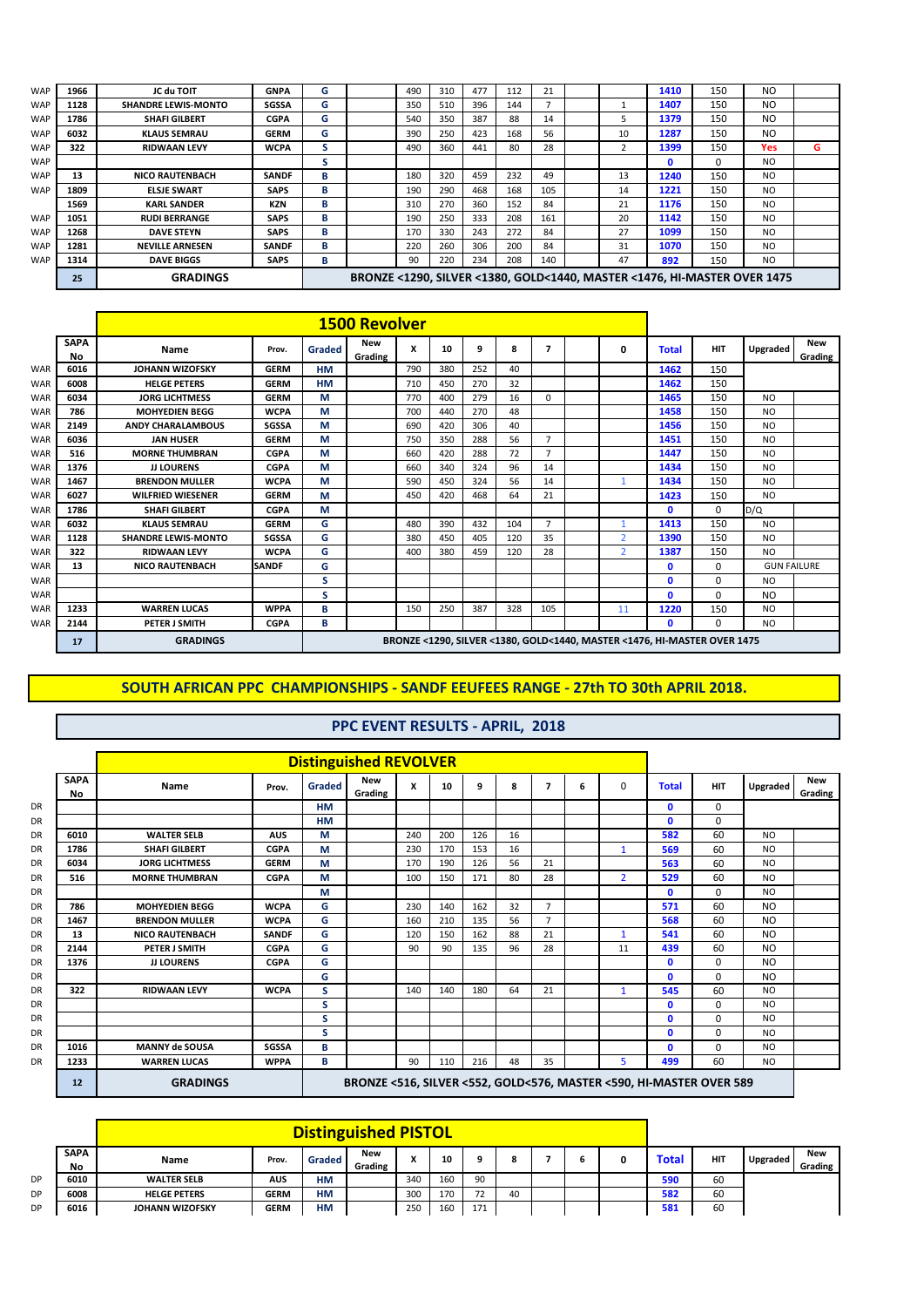| DP        |
|-----------|
| DP        |
| DP        |
| DP        |
| DP        |
| <b>DP</b> |
| <b>DP</b> |
| DP        |
| DP        |
| <b>DP</b> |
| <b>DP</b> |
| <b>DP</b> |
| DP        |
| <b>DP</b> |
|           |
| DP        |

|    | 19   | <b>GRADINGS</b>            |              |   |     |     |     |     |                |                |              | BRONZE <516, SILVER <552, GOLD<576, MASTER <590, HI-MASTER OVER 589 |                |   |
|----|------|----------------------------|--------------|---|-----|-----|-----|-----|----------------|----------------|--------------|---------------------------------------------------------------------|----------------|---|
| DР | 1233 | <b>WARREN LUCAS</b>        | <b>WPPA</b>  | В | 60  | 70  | 135 | 80  | 42             | 16             | 387          | 60                                                                  | N <sub>O</sub> |   |
| DР | 1618 | <b>HAMISH DEAL</b>         | <b>WPPA</b>  | в | 140 | 50  | 99  | 112 | 49             | 9              | 450          | 60                                                                  | N <sub>O</sub> |   |
|    | 169  | <b>CHRISTO CROUS</b>       | <b>SANDF</b> | в | 90  | 150 | 99  | 64  | 49             | 10             | 452          | 60                                                                  | N <sub>O</sub> |   |
| DР | 641  | <b>SM MPURU</b>            | <b>CGPA</b>  | в | 100 | 110 | 207 | 64  | 42             | $\overline{2}$ | 523          | 60                                                                  | Yes            | s |
| DР | 322  | <b>RIDWAAN LEVY</b>        | <b>WCPA</b>  | в | 120 | 180 | 117 | 88  | 42             |                | 547          | 60                                                                  | Yes            | s |
| DР |      |                            |              | s |     |     |     |     |                |                | $\mathbf{0}$ | $\Omega$                                                            | N <sub>O</sub> |   |
| DР | 13   | <b>NICO RAUTENBACH</b>     | <b>SANDF</b> | S | 110 | 130 | 153 | 64  | 35             | 6              | 492          | 60                                                                  | N <sub>O</sub> |   |
| DР | 1966 | JC du TOIT                 | <b>GNPA</b>  | G | 140 | 110 | 144 | 64  | 56             | 3              | 514          | 60                                                                  | N <sub>O</sub> |   |
| DР | 1786 | <b>SHAFI GILBERT</b>       | <b>CGPA</b>  | G | 150 | 200 | 153 | 56  |                |                | 559          | 60                                                                  | N <sub>O</sub> |   |
| DР | 1467 | <b>BRENDON MULLER</b>      | <b>WCPA</b>  | G | 140 | 170 | 171 | 72  | $\overline{ }$ |                | 560          | 60                                                                  | N <sub>O</sub> |   |
| DР | 516  | <b>MORNE THUMBRAN</b>      | <b>CGPA</b>  | G | 150 | 140 | 207 | 64  |                |                | 561          | 60                                                                  | N <sub>O</sub> |   |
| DР | 1128 | <b>SHANDRE LEWIS-MONTO</b> | <b>SGSSA</b> | G | 160 | 160 | 189 | 56  |                |                | 565          | 60                                                                  | NO.            |   |
| DР | 1383 | <b>MORNAY de BEER</b>      | <b>CGPA</b>  | G | 220 | 220 | 117 | 16  |                |                | 580          | 60                                                                  | Yes            | м |
| DР |      |                            |              | М |     |     |     |     |                |                | $\mathbf{0}$ | 0                                                                   | NO.            |   |
| DР | 6027 | <b>WILFRIED WIESENER</b>   | <b>GERM</b>  | М | 200 | 80  | 126 | 112 | 21             |                | 539          | 60                                                                  | N <sub>O</sub> |   |
| DР | 1376 | <b>JJ LOURENS</b>          | <b>CGPA</b>  | М | 190 | 70  | 135 | 104 | 42             |                | 541          | 60                                                                  | N <sub>O</sub> |   |
| DР | 6034 | <b>JORG LICHTMESS</b>      | <b>GERM</b>  | М | 260 | 50  | 180 | 64  | $\Omega$       |                | 554          | 60                                                                  | N <sub>O</sub> |   |
| DР | 786  | <b>MOHYEDIEN BEGG</b>      | <b>WCPA</b>  | М | 250 | 180 | 144 | 8   |                |                | 582          | 60                                                                  | N <sub>O</sub> |   |

|            |                         |                                  | <b>Stock Semi Auto (Standard Gun)</b> |               |                       |     |     |     |             |                          |             |                |              |      |                |                       |
|------------|-------------------------|----------------------------------|---------------------------------------|---------------|-----------------------|-----|-----|-----|-------------|--------------------------|-------------|----------------|--------------|------|----------------|-----------------------|
|            | <b>SAPA</b><br>No       | Name                             | Prov.                                 | <b>Graded</b> | <b>New</b><br>Grading | X   | 10  | 9   | 8           | $\overline{\phantom{a}}$ | 6           | $\mathbf{0}$   | <b>Total</b> | Hits | Upgraded       | <b>New</b><br>Grading |
| SSA        | 6010                    | <b>WALTER SELB</b>               | <b>AUS</b>                            | <b>HM</b>     |                       | 370 | 80  | 27  |             |                          |             |                | 477          | 48   |                |                       |
| SSA        | 6016                    | <b>JOHANN WIKOFSKY</b>           | <b>GERM</b>                           | <b>HM</b>     |                       | 320 | 130 | 27  |             |                          |             |                | 477          | 48   |                |                       |
| SSA        | 6008                    | <b>HELGE PETERS</b>              | <b>GERM</b>                           | HM            |                       | 280 | 150 | 45  |             |                          |             |                | 475          | 48   |                |                       |
| SSA        | 2149                    | <b>ANDY CHARALAMBOUS</b>         | SGSSA                                 | <b>HM</b>     |                       | 320 | 100 | 45  | 8           |                          |             |                | 473          | 48   |                |                       |
| SSA        | 6034                    | <b>JORG LICHTMESS</b>            | <b>GERM</b>                           | HM            |                       | 290 | 110 | 72  |             |                          |             |                | 472          | 48   |                |                       |
| SSA        | 1383                    | <b>MORNAY de BEER</b>            | <b>CGPA</b>                           | <b>HM</b>     |                       | 250 | 150 | 54  | 16          |                          |             |                | 470          | 48   |                |                       |
| SSA        | 2434                    | <b>CPC SMIT</b>                  | <b>SAPS</b>                           | <b>HM</b>     |                       | 290 | 110 | 54  | 16          |                          |             |                | 470          | 48   |                |                       |
| SSA        | 1376                    | <b>JJ LOURENS</b>                | <b>CGPA</b>                           | <b>HM</b>     |                       | 240 | 110 | 117 | $\mathbf 0$ | 0                        | $\mathbf 0$ |                | 467          | 48   |                |                       |
| SSA        | 1467                    | <b>BRENDON MULLER</b>            | <b>WCPA</b>                           | <b>HM</b>     |                       | 170 | 100 | 126 | 40          | 14                       |             |                | 450          | 48   |                |                       |
| SSA        | 3624                    | <b>MIKE MORTEMORE</b>            | <b>GNPA</b>                           | <b>HM</b>     |                       | 90  | 160 | 144 | 24          | 28                       |             |                | 446          | 48   |                |                       |
| SSA        | 13                      | <b>NICO RAUTENBACH</b>           | SANDF                                 | M             |                       | 190 | 180 | 72  | 24          |                          |             |                | 466          | 48   | <b>NO</b>      |                       |
| SSA        | 516                     | <b>MORNE THUMBRAN</b>            | <b>CGPA</b>                           | М             |                       | 150 | 190 | 99  | 24          |                          |             |                | 463          | 48   | <b>NO</b>      |                       |
| SSA        | 1287                    | <b>HANSIE ERASMUS</b>            | <b>SANDF</b>                          | M             |                       | 190 | 120 | 135 | 16          |                          |             |                | 461          | 48   | N <sub>O</sub> |                       |
|            | 1786                    | <b>SHAFI GILBERT</b>             | <b>CGPA</b>                           | М             |                       | 130 | 170 | 126 | 32          |                          |             |                | 458          | 48   | N <sub>O</sub> |                       |
| SSA        | 1539                    | <b>PHILIP HAVENGA</b>            | <b>SANDF</b>                          | M             |                       | 240 | 100 | 63  | 40          | 14                       |             |                | 457          | 48   | N <sub>O</sub> |                       |
| SSA        | 6027                    | <b>WILFRIED WIESENER</b>         | <b>GERM</b>                           | М             |                       | 190 | 110 | 117 | 40          |                          |             |                | 457          | 48   | <b>NO</b>      |                       |
| SSA        | 169                     | <b>CHRISTO CROUS</b>             | <b>SANDF</b>                          | М             |                       | 160 | 140 | 108 | 48          |                          |             |                | 456          | 48   | N <sub>O</sub> |                       |
|            | 2138                    | <b>FRANCO SWART</b>              | <b>SAPS</b>                           | M             |                       | 130 | 120 | 135 | 48          | 14                       |             |                | 447          | 48   | N <sub>O</sub> |                       |
|            | 1392                    | <b>NEIL REYNEKE</b>              | <b>KZN</b>                            | M             |                       | 150 | 140 | 90  | 40          | $\overline{7}$           |             | 3              | 427          | 48   | N <sub>O</sub> |                       |
| SSA        | 709                     | <b>HEINRICH MOMMSEN</b>          | <b>SAPS</b>                           | M             |                       | 80  | 140 | 117 | 48          | 35                       |             | $\overline{2}$ | 420          | 48   | N <sub>O</sub> |                       |
| SSA        | 3623                    | <b>WIKUS VENTER</b>              | SANDF                                 | M             |                       |     |     |     |             |                          |             |                | 0            | 0    | <b>NO</b>      |                       |
| SSA        | 1966                    | JC du TOIT                       | <b>GNPA</b>                           | G             |                       | 170 | 200 | 99  |             |                          |             |                | 469          | 48   | Yes            | М                     |
| SSA        | 6032                    | <b>KLAUS SEMRAU</b>              | <b>GERM</b>                           | G             |                       | 170 | 170 | 117 | 8           |                          |             |                | 465          | 48   | Yes            | M                     |
| SSA        | 1128                    | <b>SHANDRE LEWIS-MONTO</b>       | SGSSA                                 | G             |                       | 130 | 220 | 81  | 24          |                          |             | $1\,$          | 455          | 48   | <b>NO</b>      |                       |
| SSA        | 1569                    | <b>KARL SANDER</b>               | <b>KZN</b>                            | G             |                       | 160 | 200 | 63  | 32          |                          |             | $\mathbf 1$    | 455          | 48   | <b>NO</b>      |                       |
| SSA        | 638                     | <b>ASH GOVIND</b>                | <b>CGPA</b>                           | G             |                       | 80  | 150 | 189 | 32          |                          |             |                | 451          | 48   | <b>NO</b>      |                       |
| SSA        | 248                     | <b>SJ ROETS</b>                  | <b>SAPS</b>                           | G             |                       | 170 | 90  | 135 | 40          | 14                       |             |                | 449          | 48   | N <sub>O</sub> |                       |
| SSA        | 1798                    | <b>THEO van der MERWE</b>        | <b>SANDF</b>                          | G             |                       | 160 | 120 | 90  | 72          | $\overline{7}$           |             |                | 449          | 48   | N <sub>O</sub> |                       |
| SSA        | 1268                    | <b>DAVE STEYN</b>                | <b>SAPS</b>                           | G             |                       | 190 | 110 | 90  | 56          |                          |             | $1\,$          | 446          | 48   | N <sub>O</sub> |                       |
| SSA        | 80                      | PJ Janse van RENSBURG            | SGSSA                                 | G             |                       | 190 | 70  | 108 | 72          |                          |             | $\overline{1}$ | 440          | 48   | N <sub>O</sub> |                       |
| SSA        | 1065                    | <b>DANIE REYNEKE</b>             | <b>KZN</b>                            | G             |                       | 190 | 100 | 63  | 64          | 21                       |             | $1\,$          | 438          | 48   | N <sub>O</sub> |                       |
| SSA        | 1542                    | <b>NICO VENTER</b>               | <b>SAPS</b>                           | G             |                       | 100 | 130 | 117 | 64          | 21                       |             | $\mathbf 1$    | 432          | 48   | N <sub>O</sub> |                       |
| SSA        | 2144                    | PETER J SMITH                    | <b>CGPA</b>                           | G             |                       | 80  | 120 | 117 | 88          | 14                       |             | $\overline{2}$ | 419          | 48   | <b>NO</b>      |                       |
| SSA        | 1619                    | <b>FRANK KRUGER</b>              | <b>SANDF</b>                          | G             |                       | 140 | 90  | 99  | 48          | 35                       |             | 3              | 412          | 48   | N <sub>O</sub> |                       |
| SSA        | 1618                    | <b>HAMISH DEAL</b>               | <b>WPPA</b>                           | G             |                       | 130 | 100 | 126 | 40          | 14                       |             | $\overline{4}$ | 410          | 48   | N <sub>O</sub> |                       |
| SSA        | 975                     | <b>LES GILL</b>                  | <b>SGSSA</b>                          | G             |                       | 110 | 50  | 108 | 104         | 35                       |             | $\overline{2}$ | 407          | 48   | N <sub>O</sub> |                       |
| SSA        | 641                     | <b>SM MPURU</b>                  | <b>CGPA</b>                           | G             |                       | 110 | 120 | 126 | 16          | 7                        |             | 8              | 379          | 48   | N <sub>O</sub> |                       |
| SSA        | 1237                    | <b>KEITH ROBERTS</b>             | <b>GNPA</b>                           | G             |                       | 100 | 100 | 135 | 24          | $\overline{7}$           |             | 9              | 366          | 48   | N <sub>O</sub> |                       |
| SSA        | 1060                    | <b>KARL DU TOIT</b>              | <b>SANDF</b>                          | S             |                       | 150 | 140 | 153 | 16          |                          |             |                | 459          | 48   | Yes            | G                     |
| SSA        | 1628                    | <b>KEVIN MATTHEWS</b>            | <b>KZN</b>                            | S             |                       | 110 | 140 | 171 | 24          | 7                        |             |                | 452          | 48   | Yes            | G                     |
| SSA        | 3623                    | <b>WIKUS VENTER</b>              | <b>SANDF</b>                          | S             |                       | 190 | 40  | 189 | 32          |                          |             |                | 451          | 48   | Yes            | G                     |
| SSA        | 1233                    | <b>WARREN LUCAS</b>              | <b>WPPA</b>                           | S             |                       | 120 | 140 | 90  | 88          | $\overline{7}$           |             |                | 445          | 48   | Yes            | G                     |
| <b>SSA</b> | 1372                    | <b>GERALD CHAMPION</b>           | <b>SANDF</b>                          | S             |                       | 100 | 90  | 216 | 8           | 28                       |             |                | 442          | 48   | Yes            | G                     |
| SSA        | 2786                    | <b>EBRAHIM ALLIE</b>             | <b>CGPA</b>                           | S             |                       | 130 | 100 | 162 | 32          | 14                       |             | 1              | 438          | 48   | <b>NO</b>      |                       |
| SSA        | 506                     | <b>GORDON van der WESTHUISEN</b> | <b>SAPS</b>                           | S             |                       | 170 | 120 | 126 | 0           | 7                        |             | 4              | 423          | 48   | N <sub>O</sub> |                       |
| SSA        | 1229                    | <b>EVAN JACOBS</b>               | <b>SAPS</b>                           | S             |                       | 140 | 90  | 108 | 32          | 42                       |             | 3              | 412          | 48   | N <sub>O</sub> |                       |
| SSA        | 2218                    | <b>JACQUES ROSSOUW</b>           | 1629                                  | S             |                       | 130 | 160 | 90  | 32          |                          |             | 5              | 412          | 48   | N <sub>O</sub> |                       |
| SSA        | 1620                    | <b>SHAUN KENNEDY</b>             | <b>SAPS</b>                           | S             |                       | 50  | 50  | 144 | 48          | 35                       |             | 11             | 327          | 48   | <b>NO</b>      |                       |
| SSA        | 1629                    | <b>GAVIN JONES</b>               | <b>KZN</b>                            | S             |                       | 50  | 100 | 108 | 32          | 28                       |             | 13             | 318          | 48   | N <sub>O</sub> |                       |
| <b>SSA</b> | $\overline{\mathbf{2}}$ | <b>FRANCOIS van TONDER</b>       | <b>SANDF</b>                          | B             |                       | 110 | 110 | 225 | 8           |                          |             |                | 453          | 48   | Yes            | G                     |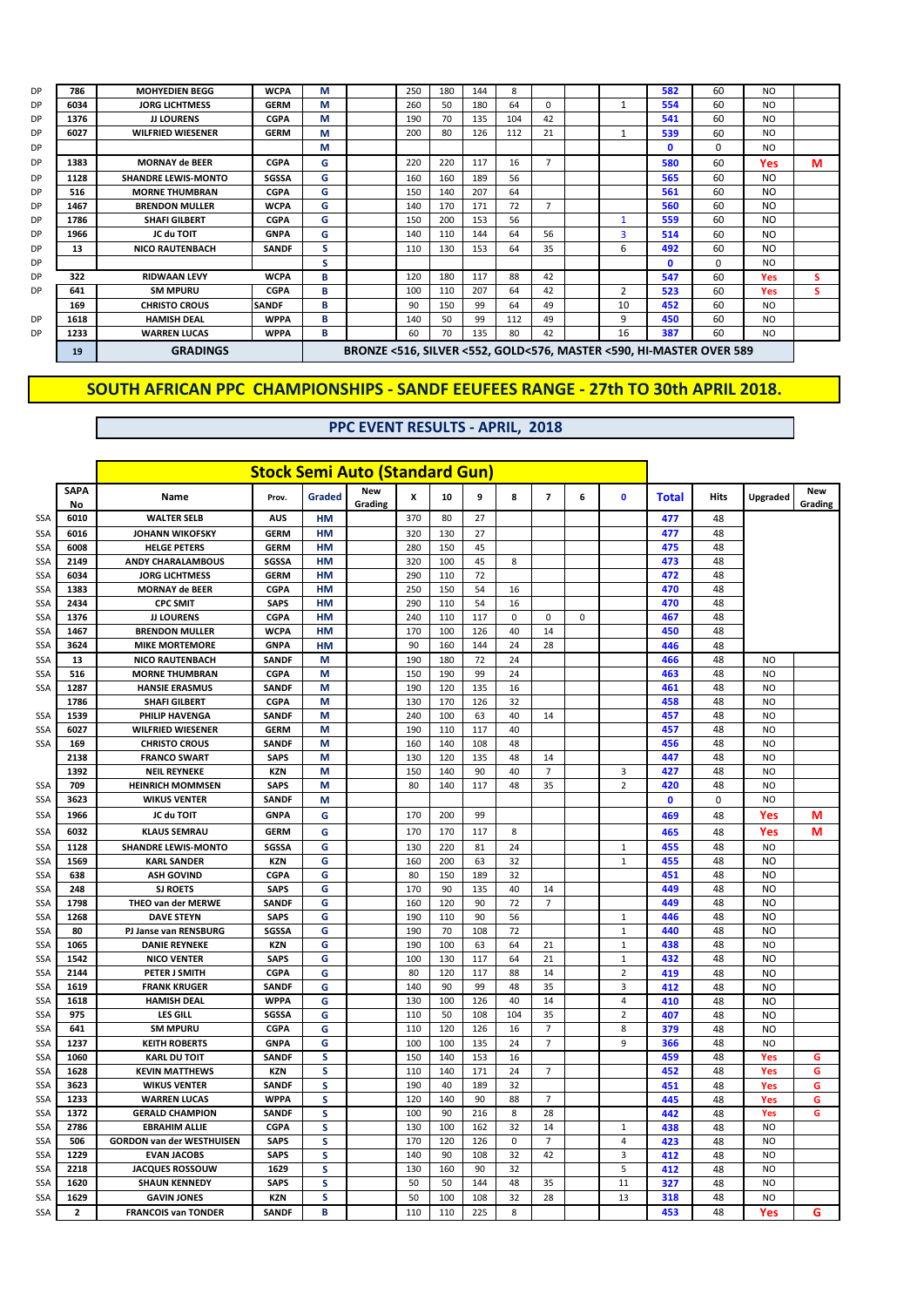| <b>SSA</b> | 322  | <b>RIDWAAN LEVY</b>             | <b>WCPA</b>  | в |                                                                     | 80  | 160 | 171 | 32 | $\overline{7}$ |                | 450 | 48 | Yes            | G |
|------------|------|---------------------------------|--------------|---|---------------------------------------------------------------------|-----|-----|-----|----|----------------|----------------|-----|----|----------------|---|
| <b>SSA</b> | 1353 | <b>JOSEF NIENABER</b>           | <b>SANDF</b> | в |                                                                     | 120 | 150 | 99  | 64 | 14             |                | 447 | 48 | Yes            | G |
|            | 1281 | <b>NEVILLE ARNESEN</b>          | <b>SANDF</b> | в |                                                                     | 190 | 70  | 126 | 32 | 28             |                | 446 | 48 | Yes            | G |
|            | 1661 | P DU TOIT                       | <b>SANDF</b> | в |                                                                     | 70  | 130 | 171 | 56 | 14             |                | 441 | 48 | Yes            | s |
|            | 1300 | <b>HERMAN GREYLING</b>          | <b>SANDF</b> | B |                                                                     | 110 | 110 | 153 | 48 | 14             | 1              | 435 | 48 | Yes            | S |
| <b>SSA</b> | 1228 | <b>DOLF van der BERG</b>        | <b>SAPS</b>  | B |                                                                     | 140 | 80  | 108 | 56 | 49             |                | 433 | 48 | Yes            | s |
| <b>SSA</b> | 1314 | <b>DAVE BIGGS</b>               | <b>SAPS</b>  | в |                                                                     | 50  | 140 | 171 | 56 | 14             | 1              | 431 | 48 | Yes            | s |
| <b>SSA</b> | 1051 | <b>RUDI BERRANGE</b>            | <b>SAPS</b>  | B |                                                                     | 80  | 90  | 144 | 72 | 35             | 1              | 421 | 48 | Yes            | s |
| <b>SSA</b> | 723  | <b>JJ MARKGRAAFF</b>            | <b>SGSSA</b> | в |                                                                     | 120 | 100 | 135 | 40 | 21             | 3              | 416 | 48 | Yes            | s |
| <b>SSA</b> | 1264 | <b>GC STRECKER</b>              | <b>SANDF</b> | в |                                                                     | 40  | 100 | 162 | 56 | 42             | 3              | 400 | 48 | N <sub>O</sub> |   |
| <b>SSA</b> | 1041 | <b>KEVIN NEETHLING</b>          | KZN          | B |                                                                     | 80  | 80  | 126 | 80 | 28             | 4              | 394 | 48 | N <sub>O</sub> |   |
| <b>SSA</b> | 1225 | <b>LESTER GOLDMAN</b>           | <b>CGPA</b>  | B |                                                                     | 90  | 60  | 126 | 64 | 49             | 4              | 389 | 48 | N <sub>O</sub> |   |
|            | 1577 | <b>H KOEN</b>                   | <b>SGSSA</b> | в |                                                                     | 40  | 160 | 81  | 64 | 42             | 5              | 387 | 48 | N <sub>O</sub> |   |
|            | 1500 | <b>FATIMA GILBERT</b>           | <b>CGPA</b>  | в |                                                                     | 40  | 90  | 171 | 72 | 14             | 5.             | 387 | 48 | N <sub>O</sub> |   |
|            | 1143 | <b>VEENE JANSE VAN RENSBURG</b> | <b>SANDF</b> | B |                                                                     | 90  | 130 | 117 | 32 | 14             | 7              | 383 | 48 | N <sub>O</sub> |   |
| <b>SSA</b> | 1809 | <b>ELSJE SWART</b>              | <b>SAPS</b>  | в |                                                                     | 90  | 70  | 153 | 56 | $\overline{7}$ | $\overline{7}$ | 376 | 48 | N <sub>O</sub> |   |
| <b>SSA</b> | 795  | <b>PHILIP GEYER</b>             | KZN          | B |                                                                     | 70  | 100 | 108 | 64 | 28             | $\overline{7}$ | 370 | 48 | N <sub>O</sub> |   |
| <b>SSA</b> | 2491 | <b>R FELDTMAN</b>               | <b>SANDF</b> | B |                                                                     | 60  | 100 | 99  | 72 | 21             | 9              | 352 | 48 | N <sub>O</sub> |   |
| <b>SSA</b> | 1624 | <b>P GOVENDER</b>               | <b>CGPA</b>  | в |                                                                     | 60  | 80  | 63  | 24 | 49             | 17             | 276 | 48 | N <sub>O</sub> |   |
|            | 69   | <b>GRADINGS</b>                 |              |   | BRONZE <413, SILVER <442, GOLD<461, MASTER <472, HI-MASTER OVER 471 |     |     |     |    |                |                |     |    |                |   |

|            |                   |                                  |              |           | <b>Standard (Service) Revolver</b>                                  |     |     |     |    |                          |   |              |              |              |                |                       |
|------------|-------------------|----------------------------------|--------------|-----------|---------------------------------------------------------------------|-----|-----|-----|----|--------------------------|---|--------------|--------------|--------------|----------------|-----------------------|
|            | <b>SAPA</b><br>No | Name                             | Prov.        | Graded    | <b>New</b><br>Grading                                               | x   | 10  | 9   | 8  | $\overline{\phantom{a}}$ | 6 | $\mathbf{0}$ | <b>Total</b> | <b>Hits</b>  | Upgraded       | <b>New</b><br>Grading |
| SSR        | 6016              | <b>JOHANN WIZOFSKY</b>           | <b>GERM</b>  | <b>HM</b> |                                                                     | 280 | 150 | 45  |    |                          |   |              | 475          | 48           |                |                       |
| <b>SSR</b> | 1786              | <b>SHAFI GILBERT</b>             | <b>CGPA</b>  | <b>HM</b> |                                                                     | 290 | 90  | 81  | 8  |                          |   |              | 469          | 48           |                |                       |
|            | 2149              | <b>ANDY CHARALAMBOUS</b>         | <b>SGSSA</b> | <b>HM</b> |                                                                     | 190 | 100 | 117 | 32 | 14                       |   |              | 453          | 48           |                |                       |
| <b>SSR</b> | 3624              | <b>MIKE MORTEMORE</b>            | <b>GNPA</b>  | <b>HM</b> |                                                                     |     |     |     |    |                          |   |              | O.           | $\Omega$     |                |                       |
| SSR        | 516               | <b>MORNE THUMBRAN</b>            | <b>CGPA</b>  | M         |                                                                     | 330 | 110 | 36  |    |                          |   |              | 476          | 48           | Yes            | <b>HM</b>             |
| SSR        | 6010              | <b>WALTER SELB</b>               | <b>AUS</b>   | M         |                                                                     | 200 | 210 | 45  | 8  | $\overline{7}$           |   |              | 470          | 48           | <b>NO</b>      |                       |
| <b>SSR</b> | 786               | <b>MOHYEDIEN BEGG</b>            | <b>WCPA</b>  | M         |                                                                     | 230 | 130 | 81  | 24 |                          |   |              | 465          | 48           | N <sub>O</sub> |                       |
| <b>SSR</b> | 1467              | <b>BRENDON MULLER</b>            | <b>WCPA</b>  | M         |                                                                     | 260 | 60  | 135 | 8  |                          |   |              | 463          | 48           | NO.            |                       |
| SSR        | 13                | <b>NICO RAUTENBACH</b>           | <b>SANDF</b> | M         |                                                                     | 170 | 110 | 153 | 24 |                          |   |              | 457          | 48           | <b>NO</b>      |                       |
| SSR        | 1376              | <b>JJ LOURENS</b>                | <b>CGPA</b>  | M         |                                                                     |     |     |     |    |                          |   |              | $\mathbf{0}$ | $\Omega$     | NO.            |                       |
| <b>SSR</b> | 2144              | <b>PETER J SMITH</b>             | <b>CGPA</b>  | G         |                                                                     | 100 | 80  | 117 | 56 | 28                       |   | 6            | 381          | 48           | NO.            |                       |
|            | 80                | <b>PJ Janse van RENSBURG</b>     | <b>SGSSA</b> | G         |                                                                     |     |     |     |    |                          |   |              | $\mathbf{0}$ | $\Omega$     | N <sub>O</sub> |                       |
|            | 1237              | <b>KEITH ROBERTS</b>             | <b>GNPA</b>  | G         |                                                                     |     |     |     |    |                          |   |              | O            | 0            | <b>NO</b>      |                       |
|            | 1353              | <b>JOSEF NIENABER</b>            | <b>WPPA</b>  | G         |                                                                     |     |     |     |    |                          |   |              | O            | 0            | NO.            |                       |
|            | 1619              | <b>FRANK KRUGER</b>              | <b>SANDF</b> | G         |                                                                     |     |     |     |    |                          |   |              | 0            | $\Omega$     | NO.            |                       |
| SSR        | 1966              | JC du TOIT                       | <b>SANDF</b> | G         |                                                                     |     |     |     |    |                          |   |              | n            | 0            | <b>NO</b>      |                       |
| SSR        | 6036              | <b>J HUSER</b>                   | <b>GERM</b>  | G         |                                                                     |     |     |     |    |                          |   |              | n            | <sup>0</sup> | N <sub>O</sub> |                       |
| <b>SSR</b> | 322               | <b>RIDWAAN LEVY</b>              | <b>WCPA</b>  | S.        |                                                                     | 140 | 140 | 135 | 16 |                          |   | 3            | 431          | 48           | NO.            |                       |
|            | 2786              | <b>EBRAHIM ALLIE</b>             | <b>CGPA</b>  | s         |                                                                     |     |     |     |    |                          |   |              | 0            | 0            | <b>NO</b>      |                       |
| <b>SSR</b> | 1016              | <b>MANNY de SOUSA</b>            | <b>SGSSA</b> | s         |                                                                     |     |     |     |    |                          |   |              | O.           | $\Omega$     | <b>NO</b>      |                       |
| <b>SSR</b> | 506               | <b>GORDON van der WESTHUISEN</b> | <b>SAPS</b>  | в         |                                                                     | 160 | 90  | 108 | 24 | 35                       |   |              | 417          | 45           | Yes            | s                     |
| SSR        | 638               | <b>ASH GOVIND</b>                | <b>CGPA</b>  | в         |                                                                     |     |     |     |    |                          |   |              | 0            | 0            | <b>NO</b>      |                       |
| SSR        |                   |                                  |              | в         |                                                                     |     |     |     |    |                          |   |              | O.           | 0            | NO.            |                       |
|            | 22                | <b>GRADINGS</b>                  |              |           | BRONZE <413, SILVER <442, GOLD<461, MASTER <472, HI-MASTER OVER 471 |     |     |     |    |                          |   |              |              |              |                |                       |

|     |                   |                                  |              |           | <b>SUPER MAGNUM</b> |          |     |     |    |                |    |   |             |       |      |                 |                |
|-----|-------------------|----------------------------------|--------------|-----------|---------------------|----------|-----|-----|----|----------------|----|---|-------------|-------|------|-----------------|----------------|
|     | <b>SAPA</b><br>No | <b>Name</b>                      | Prov.        | Graded    | New<br>Grading      | x        | 10  | 9   | 8  | 7              | 6  | 5 | $\mathbf 0$ | Total | Hits | <b>Upgraded</b> | New<br>Grading |
| SUP | 2149              | <b>ANDY CHARLAMBOUS</b>          | <b>SGSSA</b> | <b>HM</b> |                     | 160      | 120 | 18  |    |                |    |   |             | 298   | 30   |                 |                |
| SUP | 1376              | <b>JJ LOURENS</b>                | <b>CGPA</b>  | <b>HM</b> |                     | 160      | 110 | 27  |    |                |    |   |             | 297   | 30   |                 |                |
| SUP | 6008              | <b>HELGE PETERS</b>              | <b>GERM</b>  | <b>HM</b> |                     | 140      | 130 | 27  |    |                |    |   |             | 297   | 30   |                 |                |
| SUP | 6034              | <b>JORG LICHTMESS</b>            | <b>GERM</b>  | М         |                     | 80       | 180 | 36  |    |                |    |   |             | 296   | 30   | NO.             |                |
| SUP | 6036              | <b>JAN HUSER</b>                 | <b>GERM</b>  | М         |                     | 70       | 110 | 108 |    |                |    |   |             | 288   | 30   | <b>NO</b>       |                |
| SUP | 506               | <b>GORDON van der WESTHUISEN</b> | <b>SAPS</b>  | M         |                     | 30       | 130 | 108 | 8  | $\overline{7}$ |    |   |             | 283   | 30   | <b>NO</b>       |                |
| SUP |                   |                                  |              | М         |                     |          |     |     |    |                |    |   |             | 0     | 0    | <b>NO</b>       |                |
| SUP | 80                | <b>PJ Janse van RENSBURG</b>     | <b>SGSSA</b> | G         |                     | 70       | 90  | 117 | 8  |                |    |   |             | 285   | 30   | <b>NO</b>       |                |
| SUP | 1549              | <b>GARY CIMMA</b>                | SGSSA        | G         |                     | 60       | 120 | 81  | 8  | 14             |    |   |             | 283   | 30   | <b>NO</b>       |                |
| SUP | 3624              | <b>MIKE MORTEMORE</b>            | <b>GNPA</b>  | G         |                     | 20       | 100 | 135 | 24 |                |    |   |             | 279   | 30   | <b>NO</b>       |                |
| SUP | 865               | <b>ELWYN DONALD</b>              | <b>SGSSA</b> | G         |                     | 10       | 80  | 135 | 32 | 14             |    |   |             | 271   | 30   | <b>NO</b>       |                |
| SUP | 1873              | <b>T BARKHUISEN</b>              | <b>SANDF</b> | G         |                     | $\Omega$ | 60  | 108 | 96 |                |    |   |             | 264   | 30   | <b>NO</b>       |                |
| SUP | 6032              | <b>KLAUS SEMRAU</b>              | <b>GERM</b>  | G         |                     | 50       | 80  | 27  | 72 | 14             | 18 |   |             | 261   | 30   | <b>NO</b>       |                |
| SUP | 1539              | PHILIP HAVENGA                   | <b>SANDF</b> | s         |                     | 40       | 120 | 126 |    |                |    |   |             | 286   | 30   | <b>NO</b>       |                |
| SUP | 1620              | <b>SHAUN KENNEDY</b>             | SGSSA        | s         |                     | 40       | 120 | 117 | 8  |                |    |   |             | 285   | 30   | <b>NO</b>       |                |
| SUP | 1228              | <b>DOLF van der BERG</b>         | <b>SAPS</b>  | s         |                     | 100      | 80  | 63  | 24 | 14             |    |   |             | 281   | 30   | <b>NO</b>       |                |
| SUP | 1966              | JC du TOIT                       | <b>GNPA</b>  | S         |                     | 30       | 110 | 117 | 16 |                |    |   |             | 273   | 30   | N <sub>O</sub>  |                |